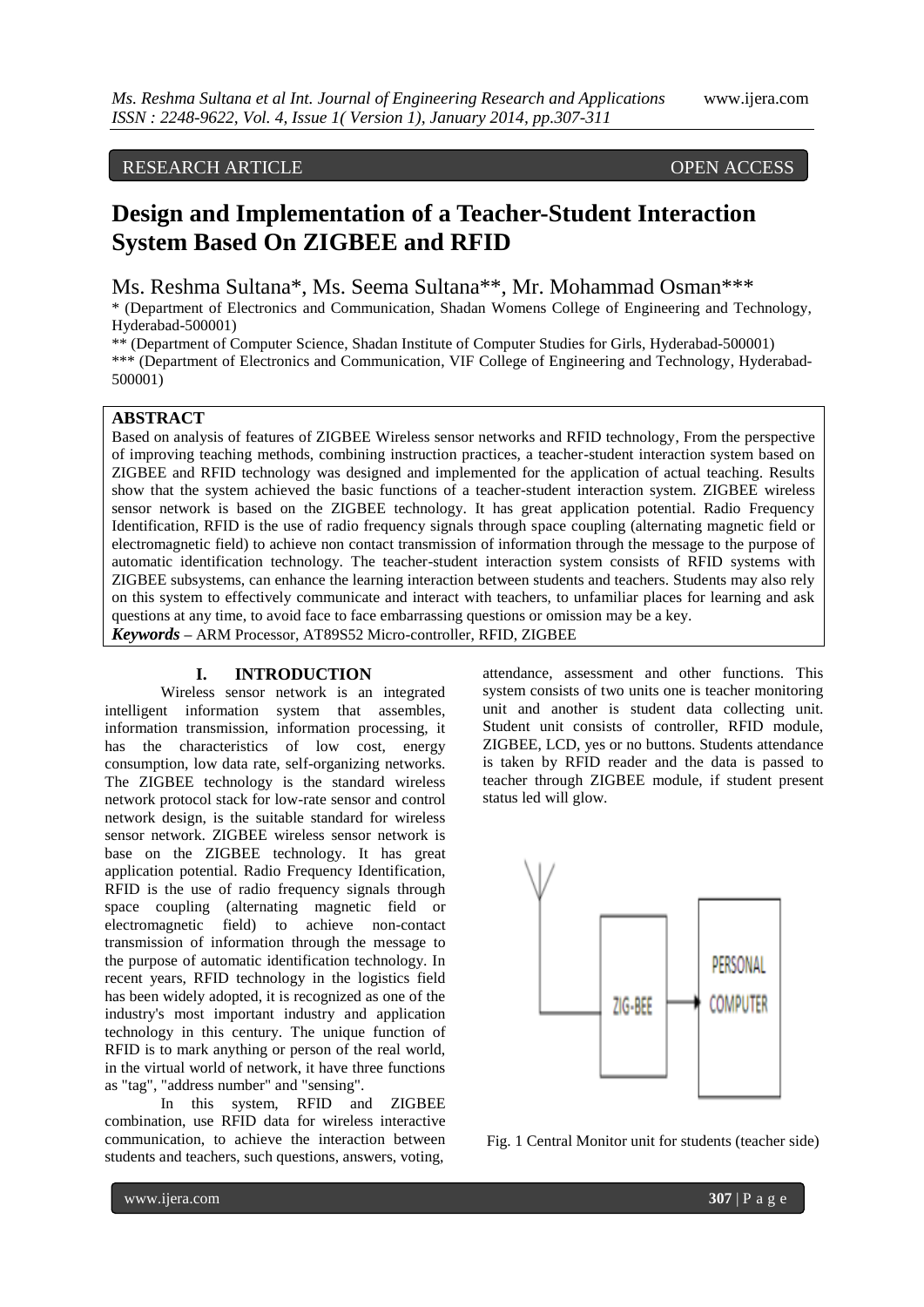

Fig. 2 Student System

Then teacher asks questions from monitoring unit which is interfaced with ZIGBEE and the questions are displayed in the LCD at student side. Student will reply yes or no through buttons. And the information is passed back to the teacher through ZIGBEE. Wireless sensor network is an integrated intelligent information system that assembles information acquisition, information transmission, and information processing; it has the characteristics of low cost, energy consumption, low data rate, self-organizing networks. The ZIGBEE technology is the standard wireless network protocol stack for low-rate sensor and control network design, is the suitable standard for wireless sensor network. ZIGBEE wireless sensor network is based on the ZIGBEE technology.

## **II. RELATED WORK**

## **2.1 RFID**

RFID technology uses radio frequency non-contact way of two-way data transmission between the reader and the RF card to achieve the objectives of target identification and data exchange. The workflow of RFID Read-write device is: Readwrite device sent a certain frequency RF signals through the transmitting antenna, When RF card goes into the transmitting antenna work area, resulting in induced current, the RF card obtains energy, is activated. Then the RF card, sends out owns code and other information through the card built-in antenna. Read-write device's receiving antenna received carrier signals from the RF card, the carrier signals then transmitted by the antenna

regulator to the RF card; Read-write device demodulates and decodes received signals. The coupling (inductive-electromagnetic), communication processes (FDX, HDX, SEQ), from RF card to reader device from, the method of data transmission (load modulation, backscatter, high harmonic), and the frequency range, etc, different<br>methods of non-contact transmission are transmission are fundamentally different. However, all reader devices from the functional principle to the resulting design structures are very similar; all reader devices can be simplified into two basic modules as Highfrequency interface and control unit. High frequency interface contains the transmitter and receiver, its features include: produce high frequency transmission power, activate RF card, and provide energy, modulate the transmitted signal, convey data to the RF card; receive and demodulate the high frequency signal from the RF card. Control unit functions include: communicate with the application system software, and implement commands sent from application software; control of the communication process with the RF card (master slave principle); encode and decode signal systems, execute anti-collision algorithm, encrypt and decrypt data transported between RF card and reader device, As well as authenticate between the RF card and reader device and other additional features.

## **III. ZIGBEE WIRELESS SENSOR**

#### **3.1 Software architecture**

The software on the ZigBee wireless sensor network devices is mainly composed of embedded operating system software, ZigBee protocol stack and application program, embedded operating system kernel provides a simple and efficient task transfers, interrupt handling and time queue management, also includes all the underlying hardware driver. Applications program include serial communications, RF communications, and signal strength detection. It uses modular design protocol stack, makes the whole System-level clear, good scalability, conducive to the secondary development of ZigBee technology.

## **3.2 Stack Design**

ZigBee protocol stack is to ensure that wireless devices are low-cost, low power and low speed network interoperable. ZigBee protocol stack of different layers communicate through the service access point, most layer has two interfaces: data entity interface and management entity interface. Data entity interface goal is to provide top service routine data. Management entity interface goal is to provide the mechanisms including access to the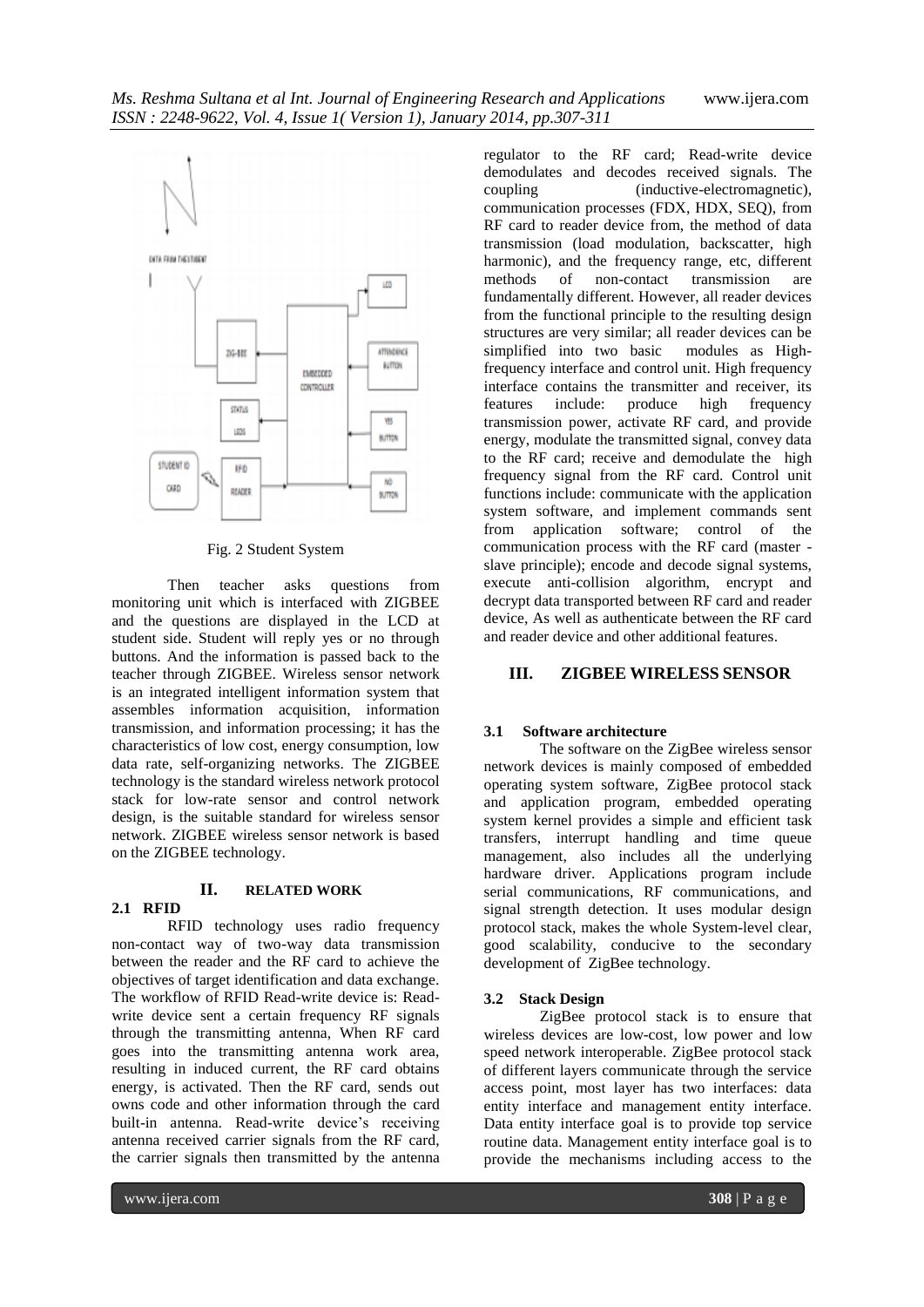upper inside layer parameters, configuration and data management. ZigBee technology has defined the standard specification of the physical layer, link layer and network layer, therefore, the realization of these three layers are usually similar. Wireless sensor network's different applications are composed from the basic application, such as join the network, break away the network, send data, etc. This article uses the IAR Embedded Workbench for 8051 software to program the physical layer, media link layer and network layer code of the system platform, each of the header file defines each layer of the support of the services and application program interface. Meanwhile, the platform also provides a number of application interface, for example aplFormNetwork ( ), plJoinNetwork ( ), aplSendMSG ( ), etc. Users can call these functions to achieve their development and application.

#### **3.3 Overall System Function**

The teacher-student interaction system consists of RFID systems with ZigBee subsystems, can enhance the learning interaction between students and teachers, also can effectively manage students in class attendance and student learning outcomes and the progress to absorb knowledge. Teachers can keep abreast of the progress of students and enhance the students less familiar course content. Students may also rely on this system to effectively communicate and interact with teachers, to unfamiliar places for learning and ask questions at any time, to avoid face to face embarrassing questions or omission may be key. In this paper, RFID and ZigBee combination, use RFID data for wireless interactive communication, to achieve the interaction between students and teachers, such as questions, answers, voting, attendance, assessment and other functions. Each elective course students are assigned to a student tag, every seat in the class room table with a simple reader (Reader) subsystem, after students enter the classroom, the table reader subsystem can automatically sense and read the student tag, then the reader will send the information via ZigBee wireless to the podium of the main system, through the main system, teachers can know how many students school, attendance records of students, and make statistics. Students subsystem is equipped with 3 buttons and LEDs, students can push the yes or no button on the subsystem, (to know or do not know) to answer teachers questions, by ZIGBEE wireless, the answer back to the main system on the podium, the main system with a display subsystem to display the corresponding keyboard keys and control, student status and location can be displayed through the display, teachers can monitor the students' realtime understanding of the course and to grasp the situation, give supplement according to the situation, through the button, to call a student(each subsystem (for example:  $A \sim Z$ ) corresponds to the buttons on the main system  $A \sim Z$ ). The subsystem table lamp (LED) of the students called will light up or flash, until the student presses the yes button. Low power consumption. In the low-power standby mode, two AA size batteries can support one node to work 6 to 24 months, if use lithium batteries, such as L71 and other industrial batteries, the capacity can be achieved 3AH, its use of time up to 10 years. By dramatically simplifying protocol, reducing the requirements for communication controller, 8051 8 bit micro-controller to measure, sub function nodes as small as 4KB code, and the ZIGBEE protocol is a royalty free. Low rates. ZIGBEE communication work in the rate of 250kbps, can meet the application requirements of low-rate data transmission. Short distance transmission range is generally between (open range)  $10 \sim 100$ m, after the increase in RF transmit power can also be increased to (open range) 100 km. This refers to the distance between adjacent nodes. If the communication between nodes and routing by relay, the transmission distance can be further. It can fully meet the requirements of teaching system. The ZIGBEE is fast response, In general, from sleep into the work state needs just 15ms, and nodes connect into the network needs only 30ms, further save energy. High capacity. This ZIGBEE network using star network topology, Manage 254 sub nodes through the master node; at the same time, the master node can be managed by upper layer network node, composed of up to 65,000 node network. High security ZIGBEE provides a three-tier security model, Including non security settings, use the access control list (ACL) to prevent illegal access to data and the use of Advanced Encryption Standard (AES128) for symmetric encryption, to ensure its security attributes with flexibility. License free frequency bands. Direct subsequent spread spectrum in the industrial scientific medical 2.4GHz (global) (ISM) license-free frequency bands.

## **IV. ADVANTAGES**

- 1. Replacing the man power.
- 2. Continuous monitoring system.
- 3. Cost effective.

#### **V. DISADVANTAGES**

• Short Distance Communication Only

#### **VI. APPLICATIONS**

- 1. Industrial applications.
- 2. Military applications.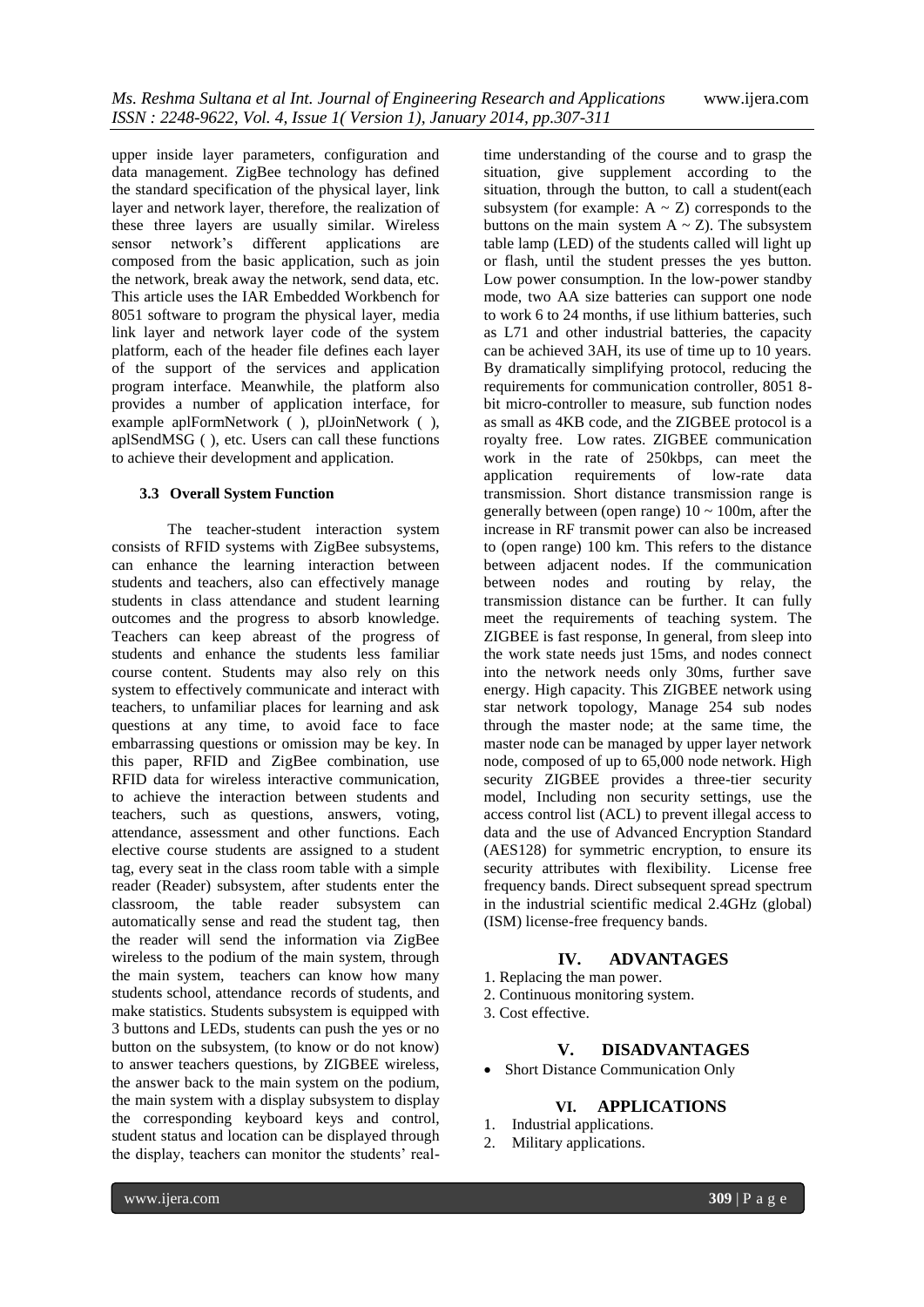

**VII. FIGURES**

Fig. 3 Teacher Section



Fig. 4 Student Section

#### **VIII. CONCLUSION**

In this system, the combination of RFID and ZIGBEE way to achieve the interaction between students and teachers. RFID technology used for data acquisition and transmission, ZIGBEE wireless transmission module using a star network topology to achieve the data from students end to teachers end node for wireless transmission. Choose low-power hardware equipment and transport protocol, add the node sleep mechanism, so that the system has low energy consumption, large communication range, high stability characteristics. Using the teacher-student interaction platform, can realized the application of practical teaching. The results show that, the system can implement the basic functions of student-teacher interaction system. The system of ZIGBEE wireless sensor networks and RFID radio frequency identification technology, modular design, with the characteristics of scalable. Slightly modified, the application can be ported to other systems.

#### **REFERENCES**

- [1] The Design and Implementation of a teacher-student Interaction Between Zigbee And Rfid , 978-1-4244-8039-5/11/ ©2011 IEEE
- [2] Jiang Ting, Zhao Chenglin. Wireless sensor network technology and its application. Beijing: Beijing University of Posts and Telecommunications.
- [3] SUN Limin, Li Jianzhong. Wireless sensor networks. Beijing T singhua University Press, 2005.
- [4] Dong Haitao, Qu Yugui Et al. ZigBee wireless sensor network platform for the design and implementation [J]. Electronic technology. 2007.
- [5] IEEE 802 Std 802.15.4.Wireless Medium Access Control (MAC) and Physical Layer (PHY). Specifications for Low rate Wireless Personal Area Network. http://standards.ieee.org,2003.
- [6] ZigBee Alliance.ZigBee Specification V1.0. http://www.ZigBee.org, 2005
- [7] JIN Shyan Lee, YANG- Chih Huang. ITRI ZB node : A ZIGBEE /IEEE 802.15.4 platform for wireless sensor networks.2006 IEEE Conference on Systems, Man, and Cybernetics ,2006.
- [8] T. F. Wu, K. H. Sun, C. L. Kuo, and C. H. Chang, "Predictive current controlled 5-kW single-phase bidirectional inverter with wide inductance variation for dc-microgrid applications," IEEE Trans. Power Electron., vol. 25, no. 12, pp. 3076–3084, Dec. 2010.
- [9] M. G. Molina and P. E. Mercado, "Power flow stabilization and control of microgrid with wind generation by superconducting magnetic energy storage," IEEE Trans. Power Electron., vol. 26, no. 3, pp. 910– 922, Mar. 2011.
- [10] J. M. Gueerrero, N. Berbel, J. Matas, J. L. Sosa, and L. G. vicuna, "Droop control method with virtual output impedance for parallel operation of uninterruptible power supply systems in a microgrid," inProc. IEEE Appl. Power Electron. Conf., 2007, pp. 1126–1132.
- [11] W. Chen, P. Rong, and Z. Y. Lu, "Snubberless bidirectional converter with new CLLC resonant tank featuring minimized switching loss," IEEE Trans. Ind. Electron., vol. 57, no. 9, pp. 3075–3086, Sep. 2010.